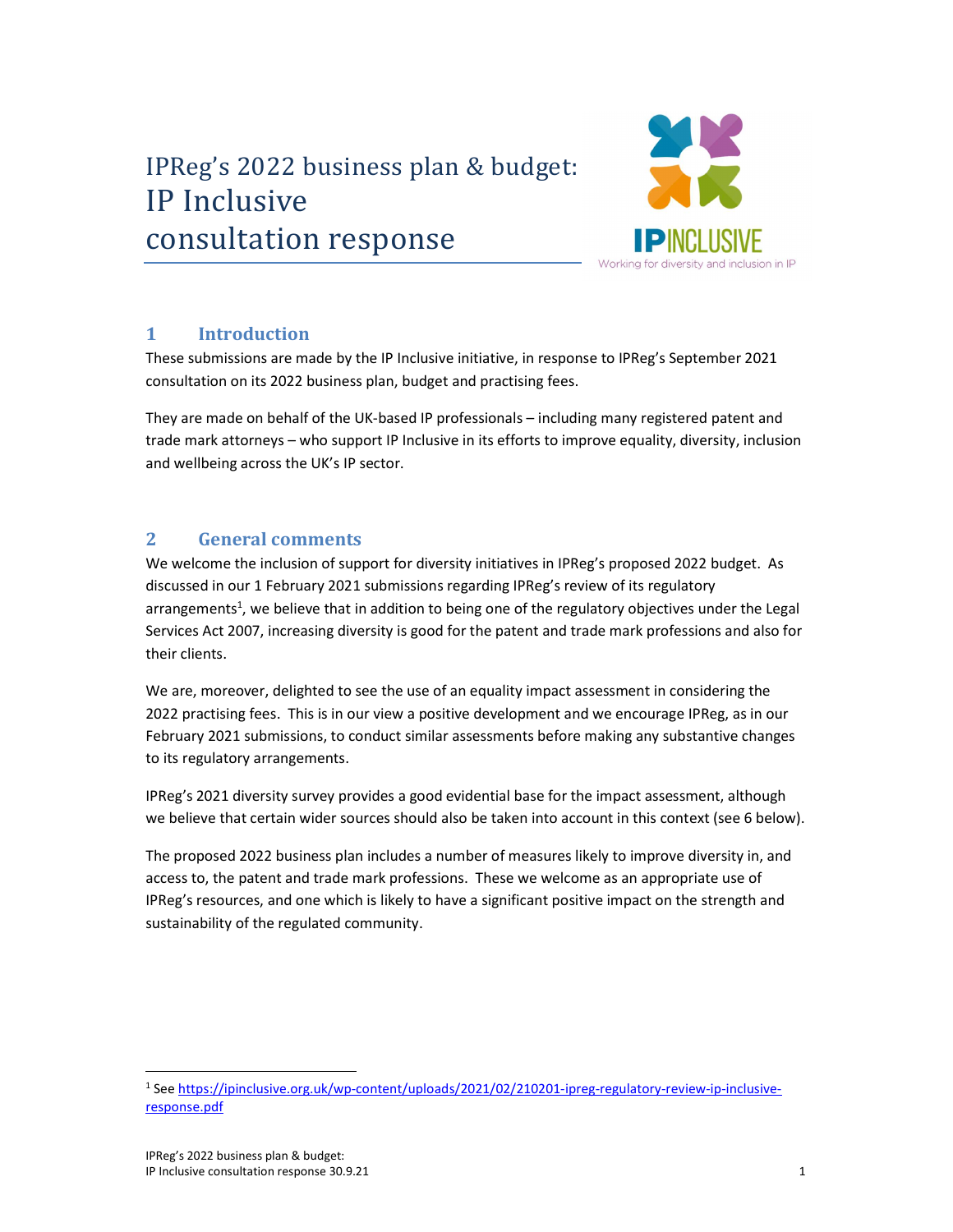

## 3 The proposed 2022 budget

We approve the inclusion, in the proposed 2022 budget, of a £7,000 allowance for supporting diversity initiatives in the regulated community, underpinned by the continuing £20,000 diversity initiatives reserve. This we believe represents a concrete commitment to diversity in the sector.

We have been grateful to IPReg for using some of its previous diversity budget to sponsor IP Inclusive's operating costs as well as specific projects such as our 2018-2019 website upgrade. This has allowed us to continue our work to promote equality, diversity, inclusion and wellbeing in the UK's IP sector – a sector which embraces not only IPReg's regulated community but also the other IP professionals who work alongside them for the benefit of their clients. We hope that this funding can continue during 2022.

We have also been grateful for IPReg's support in promoting and participating in IP Inclusive's work, in sharing relevant information and experiences, and in collaborating on projects where appropriate. We believe this benefits the UK's IP system and its users.

IP Inclusive, in particular through its regional networks<sup>2</sup>, communities<sup>3</sup> and Careers in Ideas outreach campaign<sup>4</sup>, would welcome the opportunity to work with IPReg to ensure that the 2022 diversity budget is appropriately spent, on projects that will have a positive impact on diversity and inclusion in the patent and trade mark professions. In particular:

- The Careers in Ideas campaign helps a wider range of recruits to become aware of, and access, the patent and trade mark professions, and has contacts in relevant social mobility and outreach charities; as such it has the potential to improve diversity within the professions and could represent a sensible investment.
- The IP Inclusive communities work to improve access and fairness for specific underrepresented groups such as BAME people, disabled people, carers, LGBT+ people, and (in particular in STEM-based careers) women: these too could benefit from additional funding, for example to allow them to introduce mentoring and other support schemes for IP professionals.

Finally, we note with approval IPReg's proposal to hold some of its 2022 Board meetings online. This should not only reduce operating costs but also improve accessibility for many participants; longerterm we hope it will help IPReg to recruit and retain a more diverse Board membership.

## 4 The proposed 2022 practising fees

We support IPReg's proposal to keep practising fees at the 2021 level, subject to our comments at 5 below regarding the availability of a waiver.

<sup>&</sup>lt;sup>2</sup> See https://ipinclusive.org.uk/our-regional-edi-charter-networks/

<sup>&</sup>lt;sup>3</sup> See https://ipinclusive.org.uk/community/

<sup>4</sup> See https://ipinclusive.org.uk/careers-in-ideas/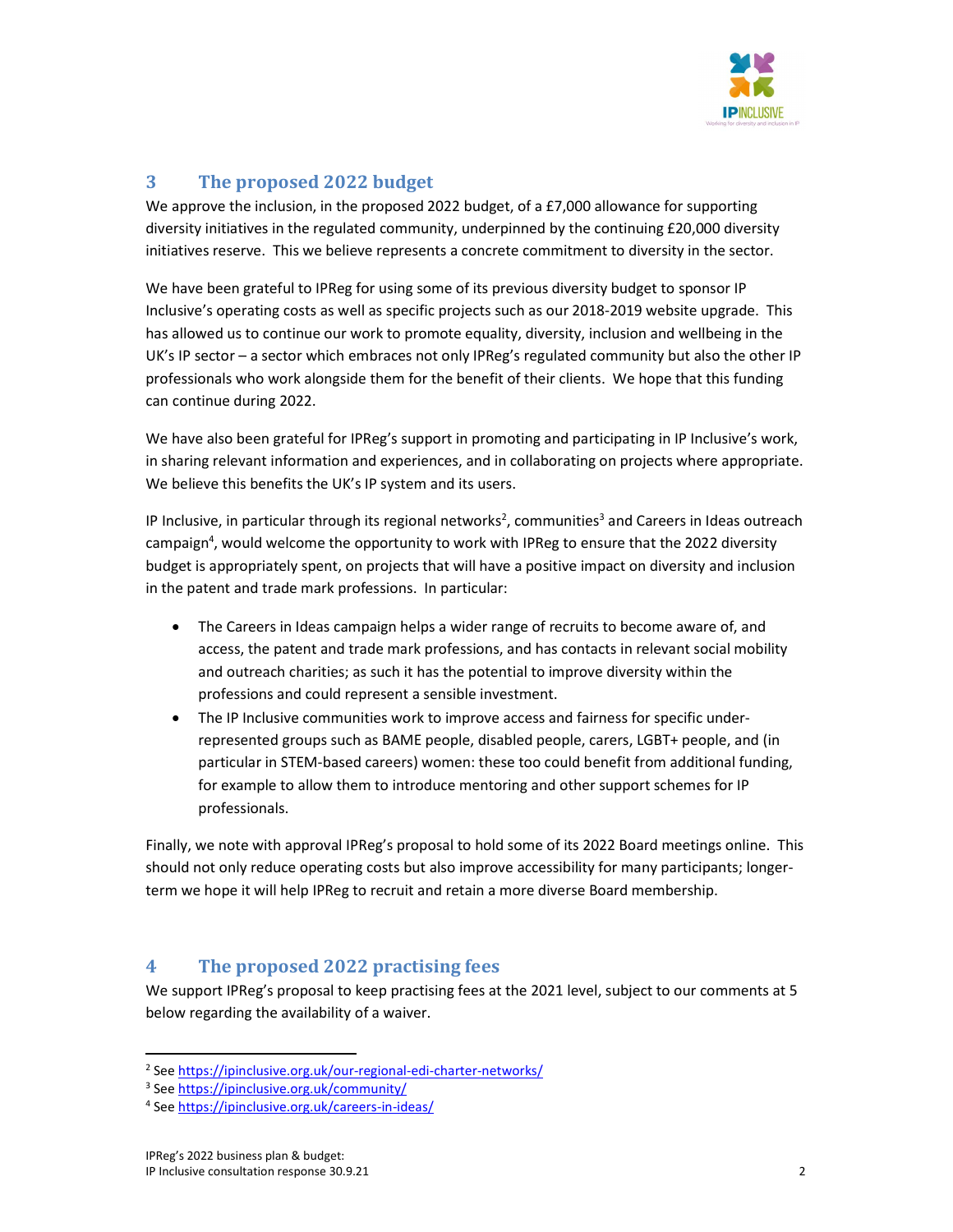

## 5 The fee waiver

We welcome the proposal to extend the fee waiver provision for a further twelve months. We agree with IPReg's view that the effects of the Covid-19 pandemic will continue to be felt by some registrants during 2022.

However, we would question whether the waiver is appropriately scoped. It is currently limited to professionals who are not in work. We believe the pandemic has had a disproportionately adverse effect on some disabled people and carers, with NHS backlogs and staff shortages making it harder to access care and support. Covid-19-related changes to working arrangements may have introduced additional complications and costs. These people may still be able to  $-$  and want to  $$ continue working, to at least some extent, but might nevertheless suffer financial hardship and find even the existing practising fee levels problematic.

We have listed in the annex some sources of evidence regarding the impact of the pandemic on disabled people and carers.

We therefore urge IPReg to extend the waiver scheme, and the exercise of the Chief Executive's discretion, to all disabled people and carers who suffer hardship resulting from the Covid-19 pandemic, whether or not they are working. This would help ensure that the 2022 practising fees did not impact unfairly on certain registrants.

We also question whether it is appropriate to limit the waiver to hardship "resulting directly from the Covid-19 pandemic". We now know that the pandemic is having many secondary effects, not just the immediately visible ones such as furlough and redundancy (see the annexed evidence, for example). Those effects may or may not be judged to have arisen *directly* from the pandemic – and that might in any case be difficult to prove – but they are no less real to the people who suffer them. Again, we believe it would be appropriate to widen the waiver in this respect, and for the Chief Executive to have full discretion to grant a waiver if the evidence demonstrates a genuine need.

We suggest that IPReg give thought to the establishment of a "hardship fund" or similar scheme, to support the extension of the waiver to a wider group of registrants in need, particularly the groups we refer to at 6 below. We believe this would help the regulated professions to embrace and nurture a more diverse range of people.

## 6 The equality impact assessment

We broadly agree with IPReg's assessment of the impact of its proposed 2022 practising fees on equality ("the EIA"). There are however areas in which we think the assessment could be improved, as follows.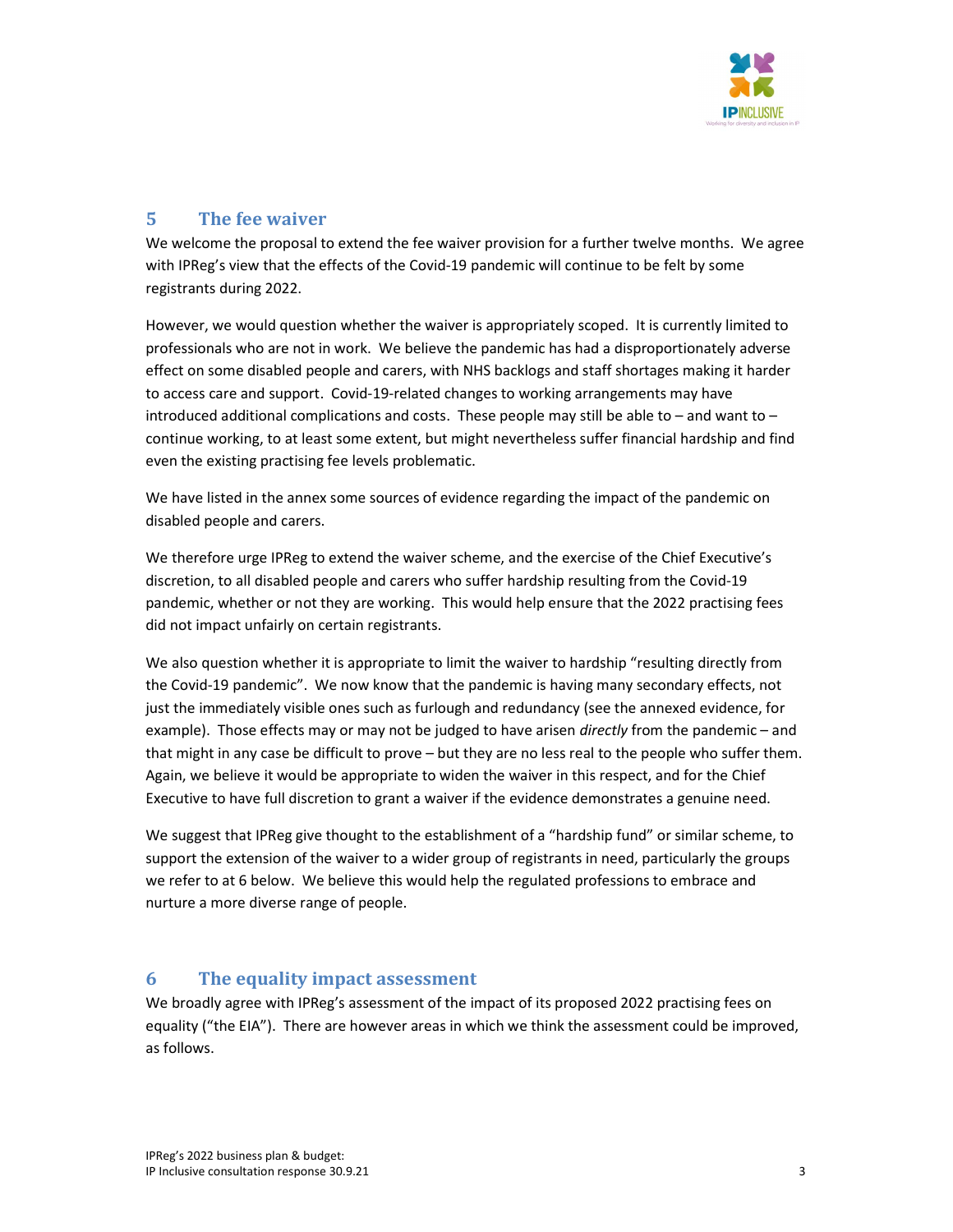

#### 6.1 Disability

We believe the EIA should recognise the potential effects of the Covid-19 pandemic on disabled people, who may therefore be differently affected by the proposed 2022 fee structure than registrants who are not disabled. See our comments at 5 above and the annexed list of supporting evidence. We believe it is appropriate for an impact assessment of this type to take account of wider contextual evidence such as that referenced in the annex.

The EIA acknowledges that there may be more disabled people in the regulated community than were reported in IPReg's 2021 diversity survey. We believe, however, that the number of disabled people is not relevant to the question of whether those people could be disadvantaged.

For the avoidance of doubt, we use the term "disabled people" to include neurodiverse people.

#### 6.2 Caring responsibilities

Being a carer is not a protected characteristic under the Equality Act 2010. Nevertheless our comments in 6.1 above can also apply to carers, in particular those who care for disabled people. Diversity is underpinned by inclusivity, and we believe that an inclusive community should also have regard to any disproportionate impact of its actions on people with caring responsibilities.

#### 6.3 Parenting

We note the comment that registrants on maternity leave can apply to be put in the "not in active" practice" category in order to obtain a reduction in their practising fees. We are not convinced that this alone suffices to address the impact of the fees on parents relative to other registrants. We would urge IPReg, whilst reviewing the effects of its 2022 fees for different groups, to consider the following improvements to the Practising Fee Regulations and their implementation:

- A recognition that parental leave may be taken by people of all genders, not just women, and may not necessarily be linked to a pregnancy.
- Allowance of a pro rata fee reimbursement if a registrant begins a period of parental leave mid-year, so as not to disadvantage the large number of parents whose children are born at times other than the end of the calendar year.
- The treatment of adoption leave in the same way as parental leave.

We also recommend that IPReg give more detailed consideration to the impact of the practising fees on registrants who, as a result of becoming parents, reduce their working hours without leaving active practice. The effects of the fees for these people – many of whom are currently women – are likely to be more negative than for other registrants. We believe this may be a particular issue for self-employed attorneys, or attorneys in smaller practices, for whom a period of full parental or adoption leave might not be viable.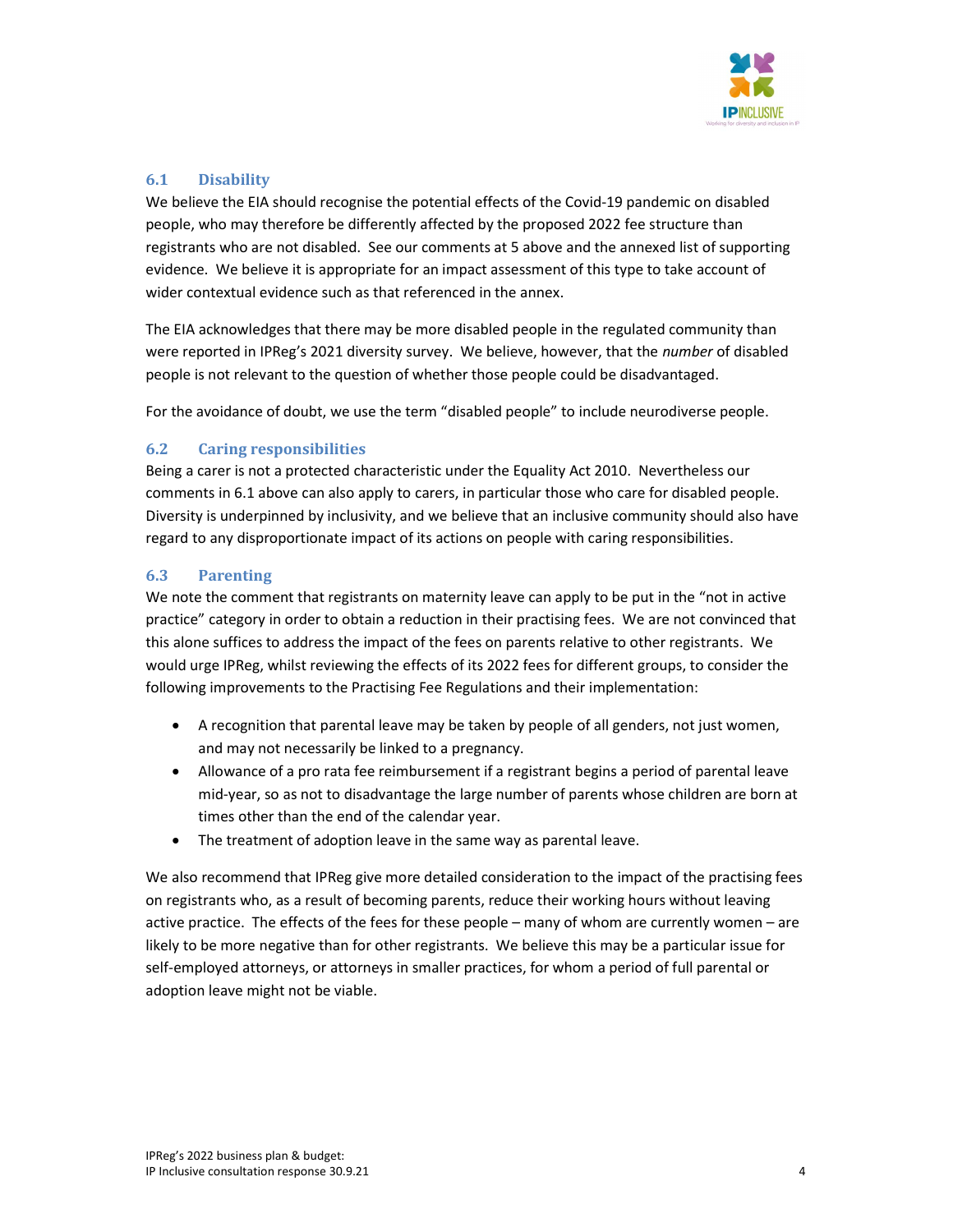

Similarly, we believe that the EIA – and the proposals based on it – should recognise that the cost of childcare has increased as a result of the Covid-19 pandemic<sup>5</sup>, and might in some cases lead to financial hardship for both working and non-working parents in the regulated community.

#### 6.4 Disability and caring (ii)

To help ensure that the 2022 practising fees do not disadvantage disabled people or carers, we would also urge IPReg to consider introducing a reduction or waiver for registrants who need to stop work, or reduce their hours, temporarily due to a disability or caring responsibility.

## 7 IPReg's diversity survey

IPReg is not proposing to conduct a diversity survey in 2022. In some respects this appears a sensible and proportionate approach. However, we would offer the following cautions.

- These are rapidly changing times. Things are happening that have a significant impact on registrants and their businesses: the pandemic and Brexit for example. At the same time, registrants are becoming more engaged with the diversity agenda and steps are being taken to diversify the pipeline. These factors may well cause diversity statistics to vary significantly even over a year; it would be useful to have quantitative evidence of those trends.
- IPReg reviews, and potentially changes, its practising fees annually. The data used to assess the impact of those changes on equality, diversity and inclusion are also, therefore, more appropriately gathered once a year.
- As discussed in our February 2021 submissions regarding IPReg's review of its regulatory arrangements<sup>1</sup>, it is important to gather diversity data on an ongoing basis in order to track career progression opportunities for different groups and the variation of diversity levels with seniority. If the professions' efforts to improve diversity and inclusion are working, these too should be changing rapidly at the present time: if they are not, we need to know that and redouble our efforts to improve equality in career progression.
- Many registrants' businesses now gather their own diversity data. Regular updates of the IPReg survey will be valuable to these organisations in benchmarking their progress towards a more diverse profession.
- In the longer term, participation may be improved by making the regulator's survey an annual event that is a standard part of the registration renewal process.
- IPReg says it "does not expect the overall results to have changed significantly in the intervening period". We are concerned that this introduces an element of confirmation bias. The gathering of evidence, on which to base future policy, should not be constrained by prior expectations of the results.

<sup>&</sup>lt;sup>5</sup> See, for example, https://www.familyandchildcaretrust.org/childcare-2021-press-release and https://ifs.org.uk/publications/14990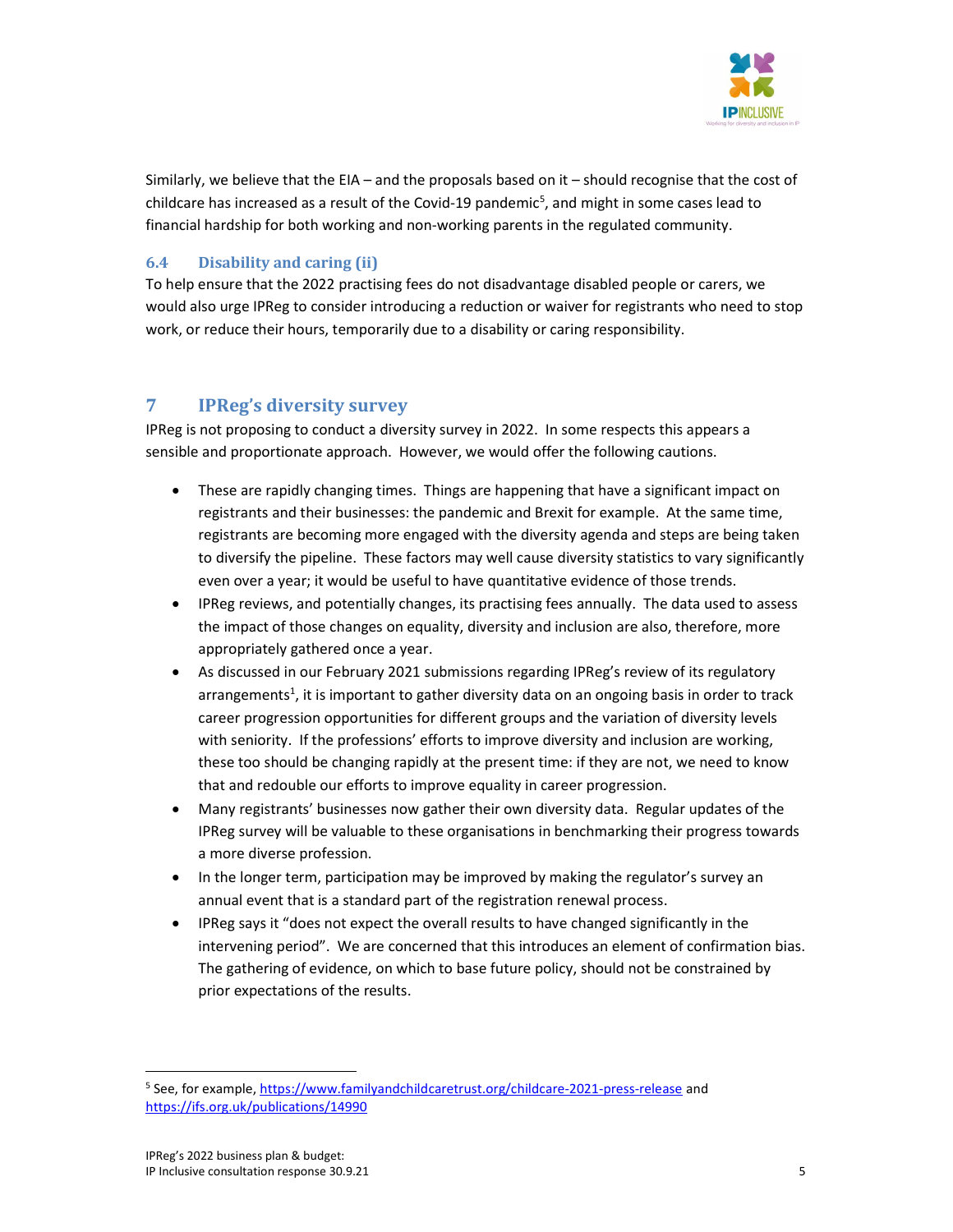

On balance, therefore, we believe it would be more appropriate for IPReg to re-run its 2021 diversity survey in 2022 and annually thereafter. We would be happy to help promote future surveys and to optimise participation levels.

## 8 The proposed 2022 business plan

We are delighted to see mention, in IPReg's proposed 2022 business plan, of various initiatives to improve access to, and diversity within, the patent and trade mark professions. For example we fully support IPReg's strategic priorities to encourage the entry of new providers and delivery methods for education courses; and to provide a variety of routes into the profession, including potentially through apprenticeships. We agree that these measures are likely to increase diversity in the regulated community.

We also support IPReg's intention to review, on a more regular basis, the performance of accredited education providers. We would urge the inclusion of independent EDI (Equality, Diversity and Inclusion) impact assessments within the review process, in particular for accessibility and for assessment methods.

We applaud IPReg's engagement of external experts to assist with diversity- and inclusion-related aspects of its regulatory arrangements review. IP Inclusive stands ready to work with them to support and inform the review process. We are also pleased that the review includes important issues such as the impact on diversity of education and training requirements (including the litigation skills qualifications), and the encouragement of new qualification pathways. These are issues addressed in our February 2021 submissions<sup>1</sup>.

## 9 The draft Practising Fee Regulations

Our comments on the draft Regulations relate to the scope of the Covid-19 waiver in Regulation 6, for which see 5 above.

See also our comments in 6.3 and 6.4 regarding the provisions for maternity and other types of career break. This is relevant to the reduced fees for attorneys "not in active practice" (which we presume is intended to align with the definition of "inactive attorney" in Regulation 1).

## 10 About IP Inclusive

IP Inclusive is an association of individuals and organisations who share a commitment to improving equality, diversity, inclusion and wellbeing throughout the IP professions. Its founding organisations were the Chartered Institute of Patent Attorneys (CIPA), the Chartered Institute of Trade Mark Attorneys (CITMA, formerly ITMA), the IP Federation and The UK Association of the International Federation of Intellectual Property Attorneys (FICPI-UK), with active support and involvement from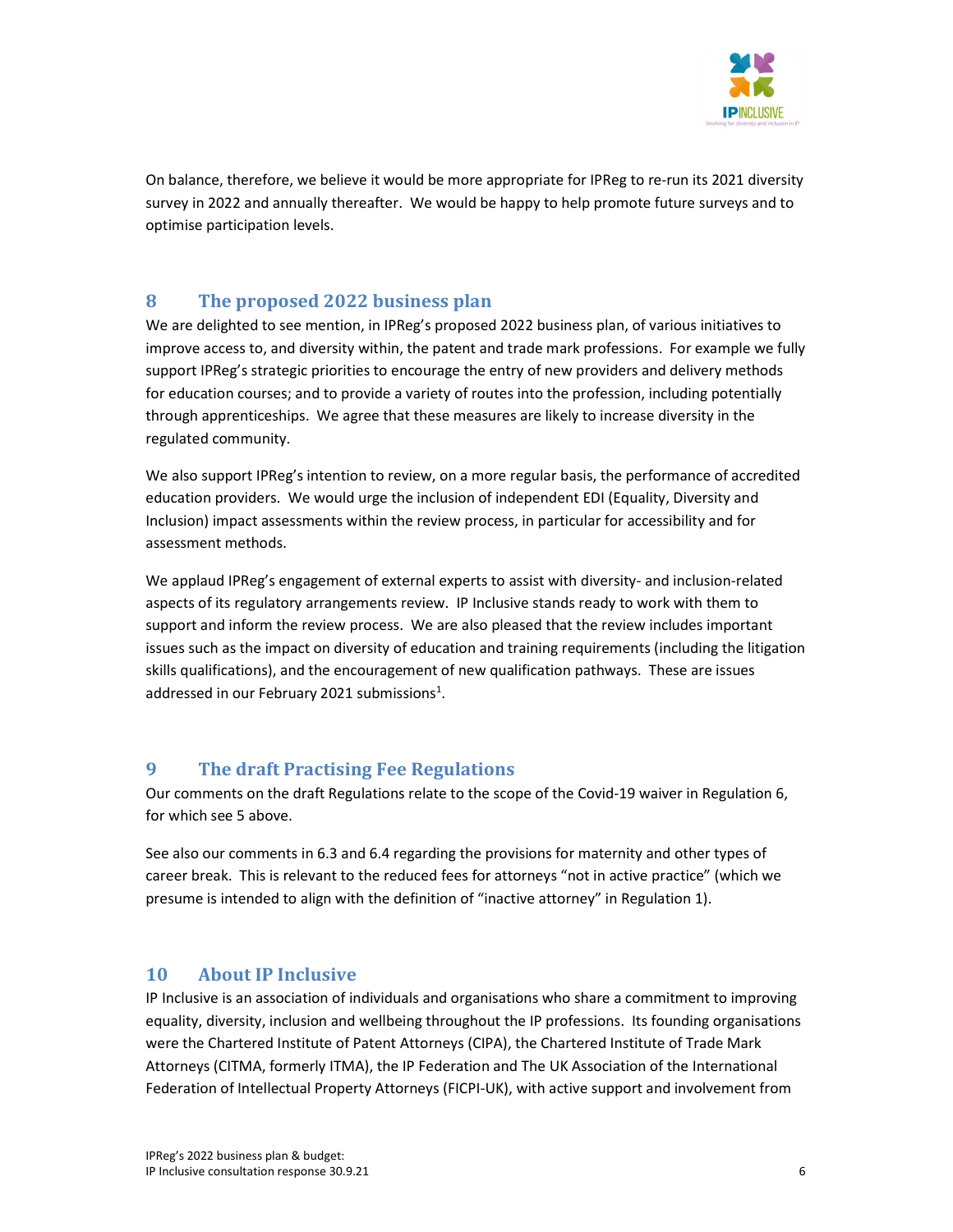

the UK Intellectual Property Office. Our supporters now span the IP-related professions, and include patent and trade mark attorneys, IP solicitors and barristers, and many other professionals who work in or with intellectual property. Many CIPA and CITMA members are actively involved in the initiative.

Our work, which is overseen by the governing body IP Inclusive Management, includes:

- A voluntary best practice Equality, Diversity and Inclusion Charter<sup>6</sup>, which now has over 150 signatories from across the IP professions, and an associated "Senior Leaders' Pledge"<sup>7</sup>.
- The "Careers in Ideas" initiative<sup>4</sup>, which raises awareness of IP-related careers in order to diversify the pool from which the professions recruit.
- Networking and support "communities" for under-represented groups and their allies<sup>3</sup>, currently including our Women in IP community; IP & ME for BAME professionals; IP Ability for disabled (including neurodiverse) people and carers; IP Futures for early-career IP professionals; the IP Non-traditional Family Network for professionals in non-traditional families (including solo parents and "blended" family members); and IP Out for LGBT+ professionals.
- Diversity-related resources<sup>8</sup>, training, news<sup>9</sup> and information, which we disseminate through our website, events<sup>10</sup> and regular updates to our supporters.

Our Lead Executive Officer Andrea Brewster is a Chartered Patent Attorney, European Patent Attorney, and former CIPA Council member and President. In the past she has served on the Institute's Education and Business Practice Committees. She is regulated by IPReg.

For more information about IP Inclusive, please visit our website at www.ipinclusive.org.uk, or email contactipinclusive@gmail.com.

30 September 2021

<sup>&</sup>lt;sup>6</sup> See https://ipinclusive.org.uk/about/our-charter/

<sup>&</sup>lt;sup>7</sup> See https://ipinclusive.org.uk/the-ip-inclusive-senior-leaders-pledge/

<sup>&</sup>lt;sup>8</sup> See https://ipinclusive.org.uk/resources/

<sup>&</sup>lt;sup>9</sup> See https://ipinclusive.org.uk/newsandfeatures/

<sup>10</sup> See https://ipinclusive.org.uk/events/